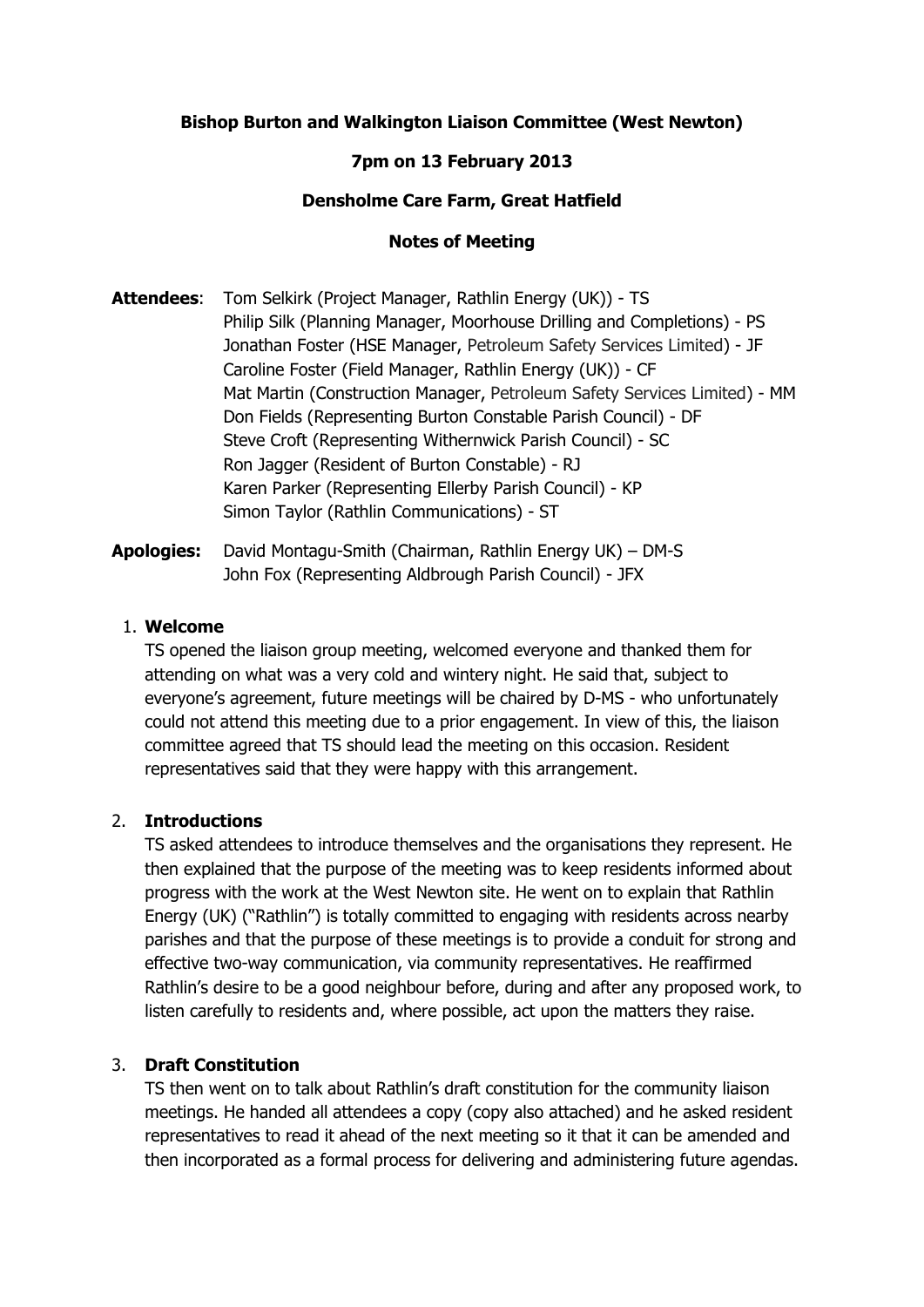TS then talked through how things are working at Crawberry Hill and how the community liaison group has helped from an engagement and feedback perspective.

TS confirmed that local representatives had been invited from each of the nearby parishes and that Ward councillors (Skow and Turner) had been contacted.

DF said that, on behalf of his parish, he wants to make the best of the meetings by working together – whether people wanted the project or not.

TS said that it may very well be that nothing is found, but if it is Rathlin aims to be a very good community partner and neighbour. He confirmed that there is a one in 10 chance of success at the site.

A general conversation then took place about the history of gas and oil exploration/drilling in the area.

## 4. **Agenda**

Having introduced the draft constitution (including the election of the Chair), the rest of the agenda was agreed as follows:

- Distribution of Information
- Operations Update (Rathlin Energy)
- Members Discussion
- Any Other Business
- Date of Next Meeting

## 5. **Distribution of Information**

It was agreed that the meeting notes would be produced by ST and sent to the Chair for approval before being distributed to other meeting attendees for wider circulation and posting. It was also determined that project updates could be used within parish newsletters and on parish websites. In view of this the notes would be sent to all parish clerks so that they can, if they choose, incorporate articles in their own resident communications.

# 6. **Operations Update**

PS was asked to lead on this agenda item.

He explained that:

- Planning permission was approved a week after the planning committee on 03 January 2013 (due to a technicality time-wise by East Riding of Yorkshire Council)
- The planning permission is subject to 17 planning conditions He said that Rathlin and Moorhouse will be working on each planning condition to ensure they are all dealt with and "discharged" appropriately.
- Information has been submitted to East Riding of Yorkshire Council to comply with the planning conditions to allow them to be discharged.
- Condition 2 requires Rathlin to notify East Riding of Yorkshire Council of commencement of operations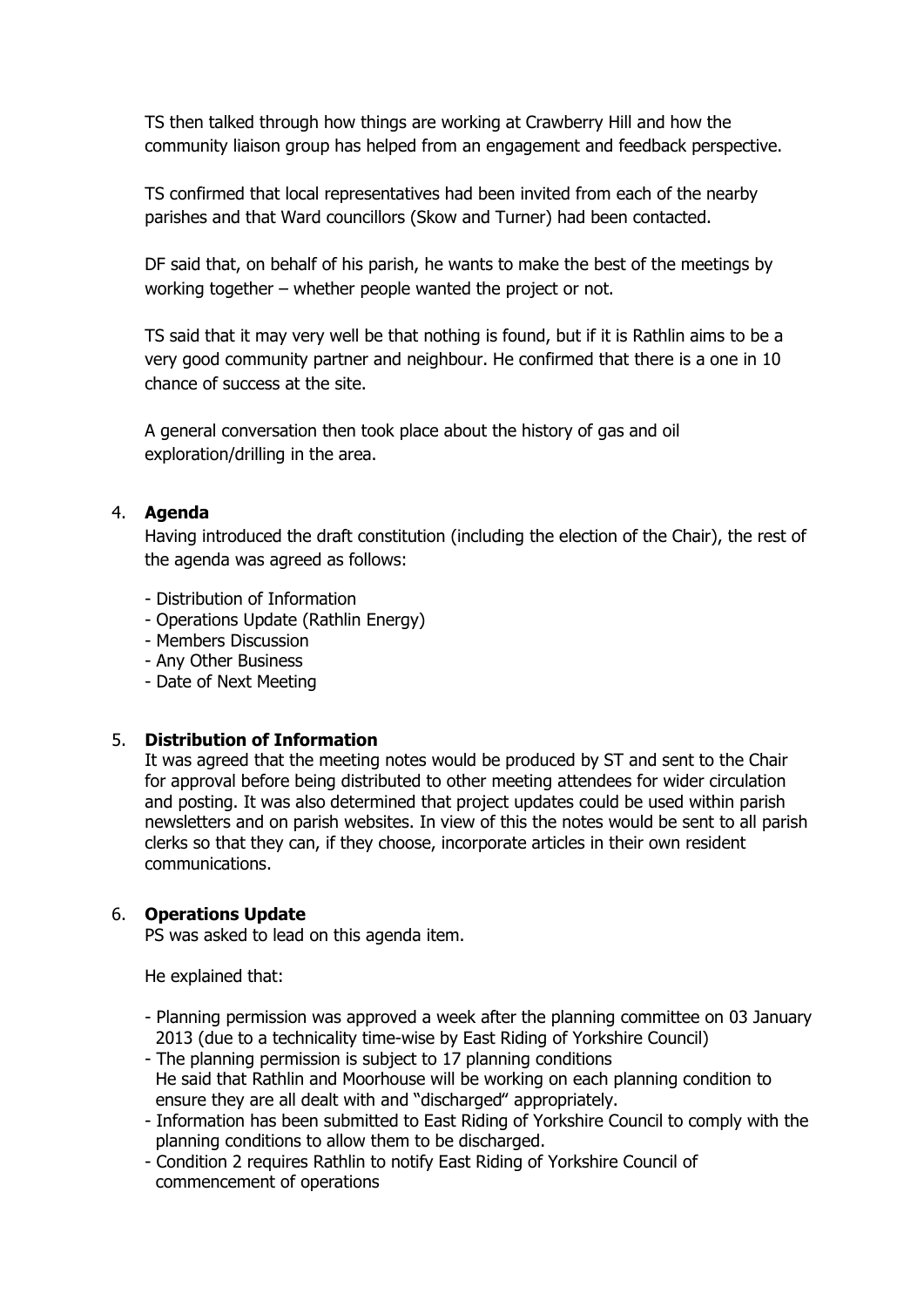- Condition 14 requires Rathlin to inform Garton Airfield of commencement of operations (re: rig installation)
- Condition 7 requires the submission of a traffic management plan and dilapidation survey.
- That the traffic management plan and dilapidation survey must include details of:

He explained that a specified access route has been proposed. The access route starts from the A165, along on to Mulberry Lane, continuing onto Langthorpe Road, into New Ellerby. Vehicles would then turn right onto Lambwath Lane before turning left onto the road through Marton, vehicles will then turn left at Pipers Lane, continue onto Fosham Road before turning right into the site. Special measures have been proposed for when there is a larger number of vehicle movements which will include the delivery of stone and the drilling rig. Large laybys will hold HGVs on the A165, north of Coniston, which will be called in to the site via the access routes at pre-determined times where needed. There is a layby at New Ellerby that might also be used to hold single vehicles.

PS said that the access routes will be subject to a dilapidation survey so that everyone knows what the road conditions are before, during and after the work. He said that the council will assess any remedial work that might need doing – in the unlikely event of Rathlin's work adversely affecting the roads.

- As part of the traffic management plan information was also included on:
	- signage
	- holding areas
	- site security
	- parking arrangements
	- mud and debris management
	- the planned dilapidation survey
	- monitoring and compliance

PS explained measures taken against anyone who doesn't follow the company's driving rules. Rathlin takes a hard line on anyone failing to follow the agreed access routes to and from its sites – adopting a zero tolerance policy. He explained that site security lets people into and out of the site so that everything is always controlled and security is maintained. He said that all parking is on site and that jet washing will be provided and contact with a road sweeping company will be maintained incase there is a requirement to clean the roads if needed. He explained that the site entrance is tarmaced which then leads onto a stoned site. This helps to reduce the chances of any mud being transferred from the site. He restated that Rathlin would continuously monitor activities to ensure complete compliance in every way.

Resident representatives asked what would happen when a big lorry came head to head with a tractor on the narrow roads ("with them being bigger nowadays there is a risk of damage to verges, etc."). Resident representatives said that they worry that there will be damage to the verges due to the intensity of works. PS explained that this will be picked up in the dilapidation surveys before, during and after Rathlin's works – he said that the project team will be carrying out regular surveys.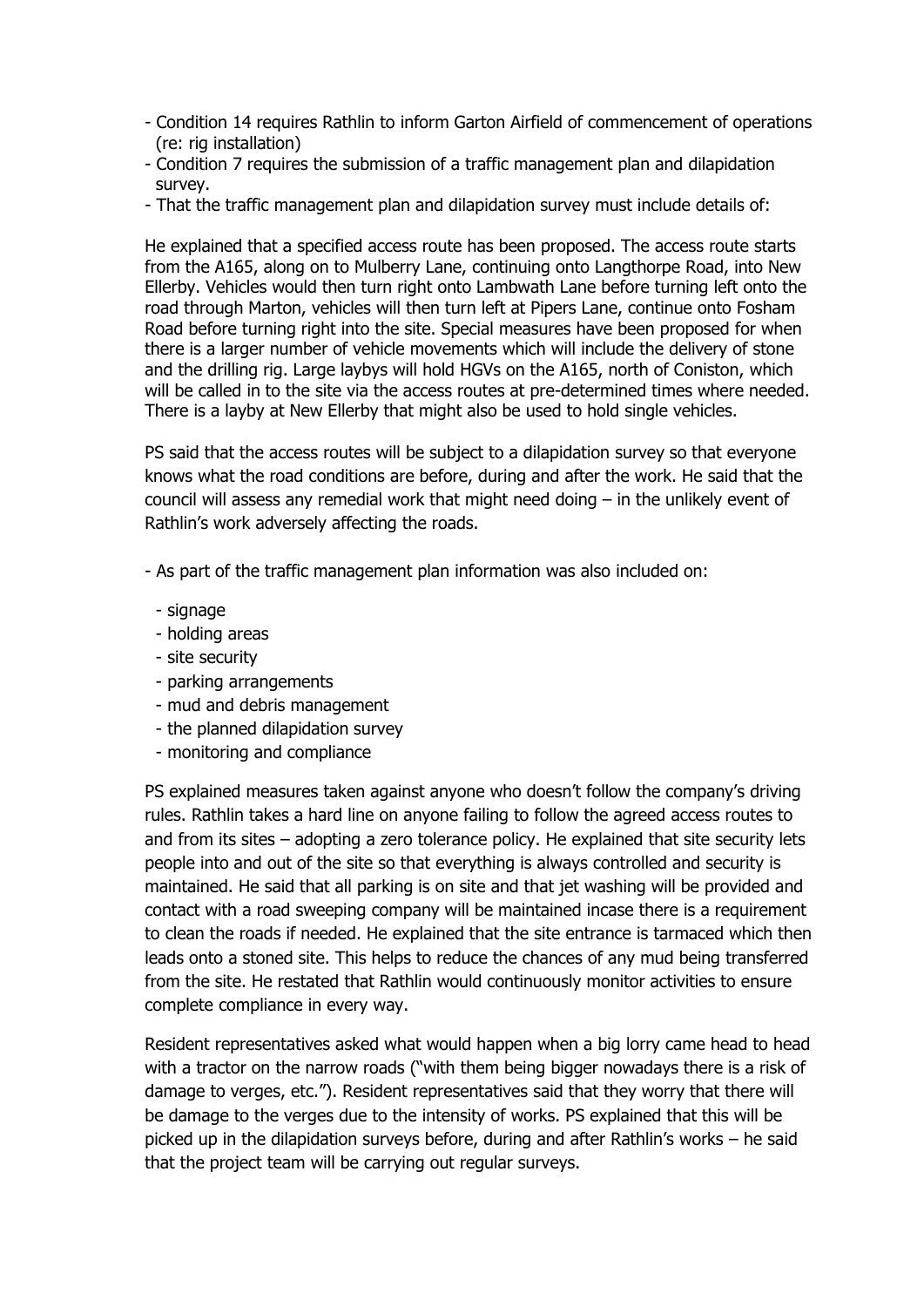He explained that if Rathlin does any damage at all, which isn't anticipated, the company will work with the local authority to reinstate the verges – restoring them back to their pre-works standard. He reassured residents that the project team will be on top of the situation.

- Condition 10 requires Rathlin to enter into a Section 62 Agreement with East Riding of Yorkshire Council and improve the existing highway on Pipers Lane/Fosham Lane. Rathlin has agreed to install three new lay-bys (20m long and 6m wide) and protect the verges at two locations along the lane. PS then showed a drawing of the proposed highway improvements and talked the liaison group through what is planned.

Resident representatives asked if signs were to be erected telling people that the new "lay-bys" are passing places to avoid 'rogue' parking there. PS confirmed that signs will be installed and the site team will advise people not to park in passing places wherever possible.

Resident representatives said that ditches should not be filled in. PS confirmed that this would not happen.

JF said that this is the only 'permanent' part of the operations and that after a year they would be handed over to the local authority – they will become a part of the council's highway infrastructure in the future. He confirmed that Rathlin is required to create them to an exact specification agreed with the council.

- Condition 9 requires Rathlin to submit details to East Riding of Yorkshire Council in relation to foul drainage arrangements. PS explained that:
	- The site is considered a temporary development therefore the facilities are temporary.
	- Steel tanks will be sited adjacent or under welfare facilities to collect any foul drainage.
	- All tanks will be subject to regular monitoring and emptying.
	- Any waste removal will be undertaken by a licenced waste carrier.
- Condition 12 required Rathlin to submit a noise management plan. PS explained that:
	- A noise assessment was submitted with the planning application which was completed by Spectrum acoustics.
	- Noise limits of 55dB (A) daytime and 42dB (A) night time have been proposed which will accord with the National Planning Policy Framework guidance.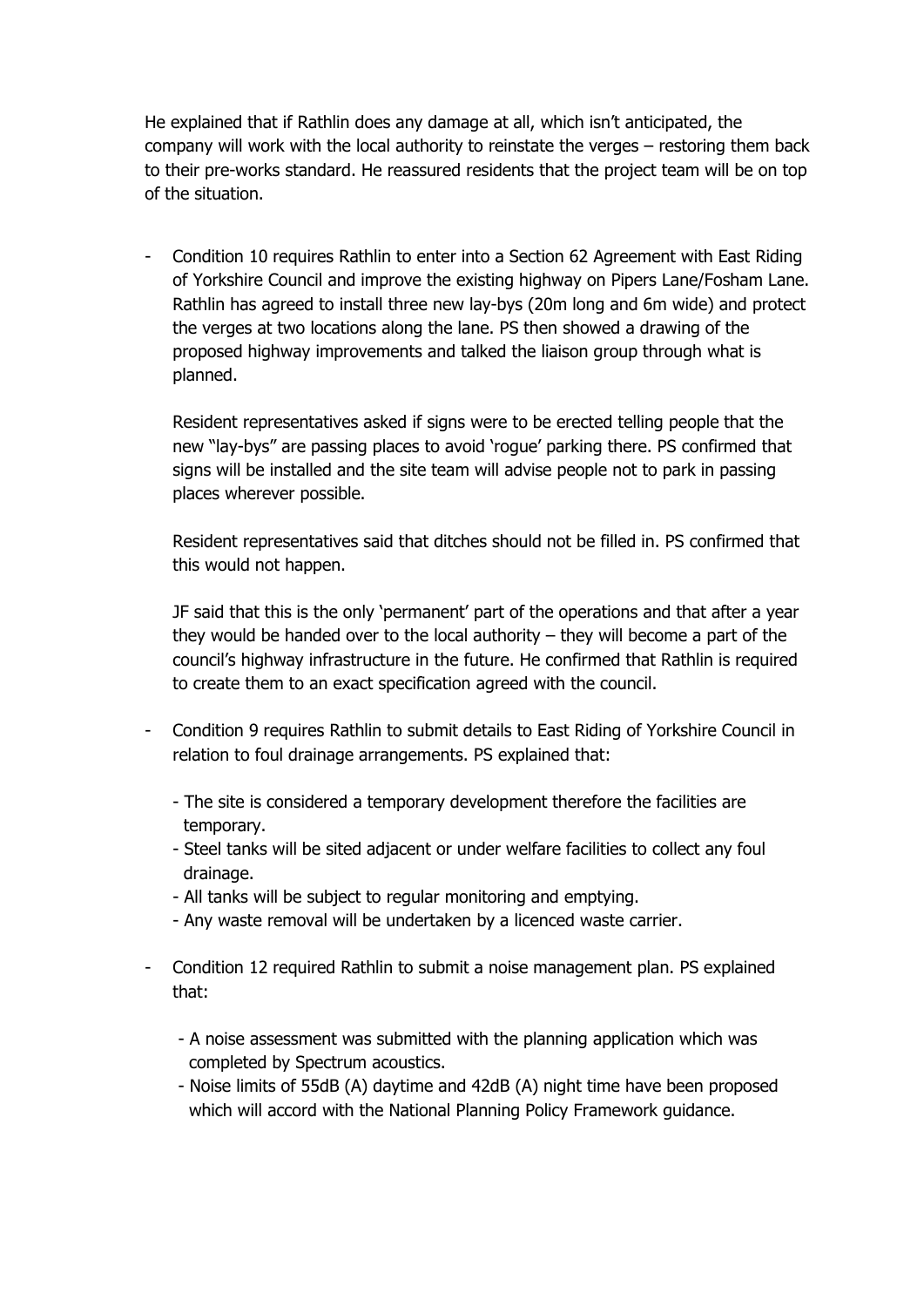PS explained that as part of the original noise assessment which was submitted with the planning application, noise measurements were taken from two locations (position 1 – Caley Cottage and position 2 – Old School House) which provided Rathlin with an indication of the baseline noise levels. He said that noise meters had been installed for approximately 48 hours at these locations.

PS said that Spectrum Acoustics will undertake on-going monitoring on behalf of Rathlin – they have worked with JF for 15 years (and are very trustworthy).

As part of the information submitted to comply with Condition 12, Rathlin proposes to undertake noise monitoring during the drilling process. This will allow the company to monitor if noise levels exceed the guidance levels set in the National Planning Policy Framework. PS explained that a range of mitigation had been incorporated into the proposals from the very beginning, this included:

- Site location (distance from properties)
- Acoustically clad equipment
- Positioning of equipment on site
- Should additional mitigation be required then there are a number of options available, which includes:
	- Boundary screening
	- Screening equipment

However, PS that the exact mitigation requirements could not be determined until it was determined what the source of the noise was.

- Condition 13 requires Rathlin to submit a dust management plan. PS explained that:

- the main impacts of dust are during construction and primarily:
	- dry weather
	- unloading stone
- the main mitigation measures used are:
	- spraying affected areas
	- wheel washing

PS highlighted that this will be continually monitored during the operations to confirm that it was effective.

- Condition 16 requires Rathlin to submit a drilling rig specification

JF explained that the current plan is to drill at Crawberry Hill and then move the conventional triples drilling unit to West Newton. A typical rig was shown to the committee and JF said that this is very similar to the one that was in the approved planning application.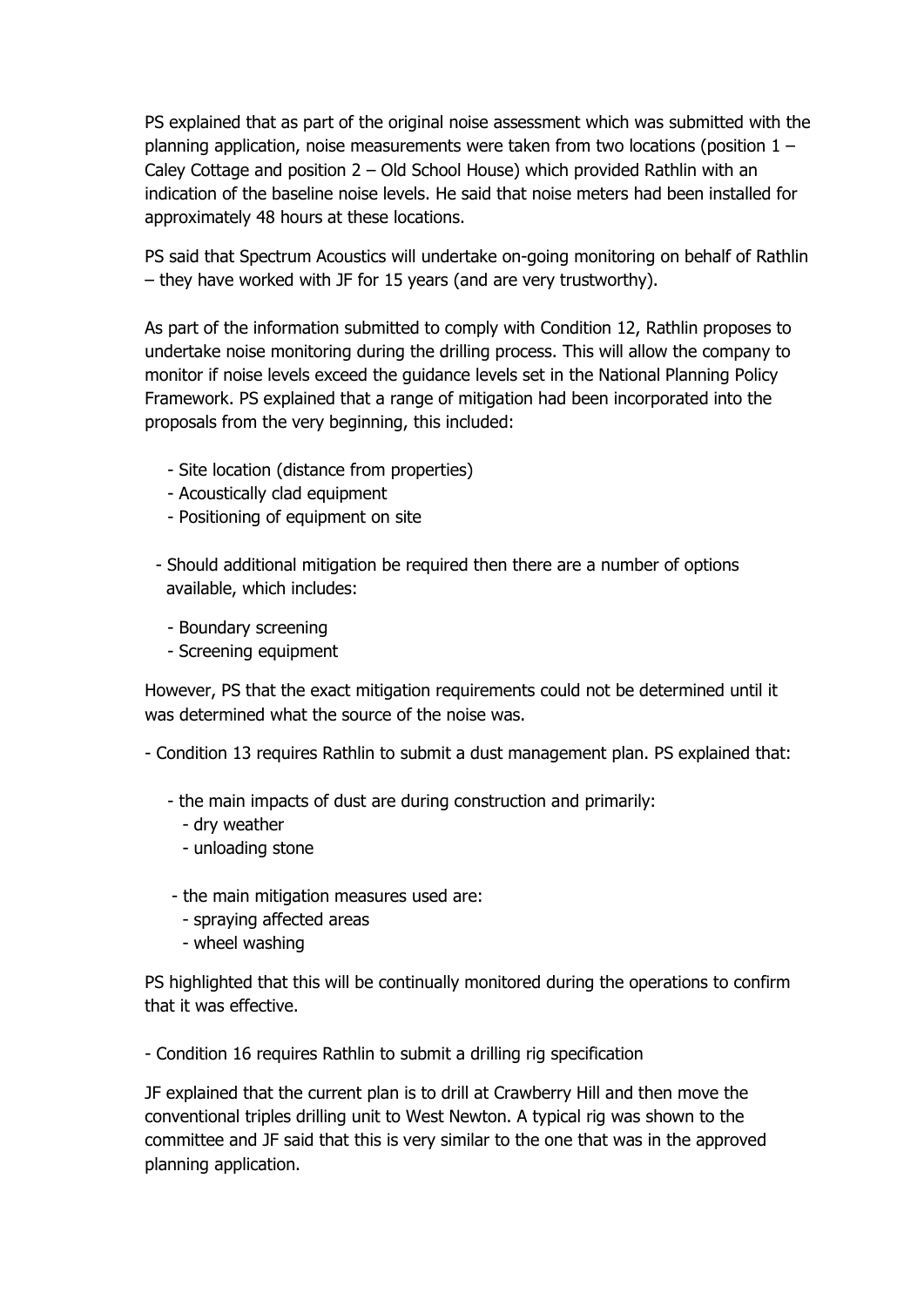Resident representatives asked how many truck loads would be brought in to get the main rig in and erected. JF said that it would be around 17 a day over five days. He said that resident representatives are very welcome to visit Crawberry Hill with the project team to see the drill 'in operation' once it is installed. Resident representatives said that they would welcome the opportunity.

- Condition 17 requires Rathlin to submit a restoration scheme – PS showed an example of how the land would look before, during and after the work. He explained that Rathlin has to submit details of the restoration plan to East Riding of Yorkshire Council.

PS explained that should commercial quantities of oil/gas be found then Rathlin will be required to apply for planning permission to produce. However, should planning permission be granted for production there will still be a requirement for the site to restored on cessation of operations.

TS explained that should the site be found to have commercial potential, gas would be piped away; oil would be tankered away. He said that 'nodding donkeys' 3-4m in height would might be required to artificially lift any oil. JF then showed resident representatives pictures of both types of operation currently underway here in the UK. Some resident representatives commented on how tidy and unobtrusive the operational sites are.

# - Water Resources Act 1991

PS explained that Rathlin is required to submit details of the drilling programme to the Environment Agency for review and approval. PS showed a diagram of the proposed well design and the steel casing that Rathlin is proposing to use. The submission of the WR11 ensures that any water bodies are sufficiently protected before drilling commences.

# - Programme

PS then took resident representatives through the proposed programme of work.

Resident representatives expressed concerns about clashes with planned works being undertaken by Yorkshire Water to update the water main. JF said that Rathlin would look to work with Yorkshire Water's contractors (Morrison) (having access to restricted areas – working together to minimise disruption). Yorkshire Water currently plans to be on site from 4 March for six weeks (Marton Lane corner to Pipers Lane corner). JF said he would keep Resident representatives up-to-date.

MM gave resident representatives an insight to how the well site will be constructed. He gave a very detailed and informative presentation that showed the lengths Rathlin will go to, to make sure the site is safe and secure at all times.